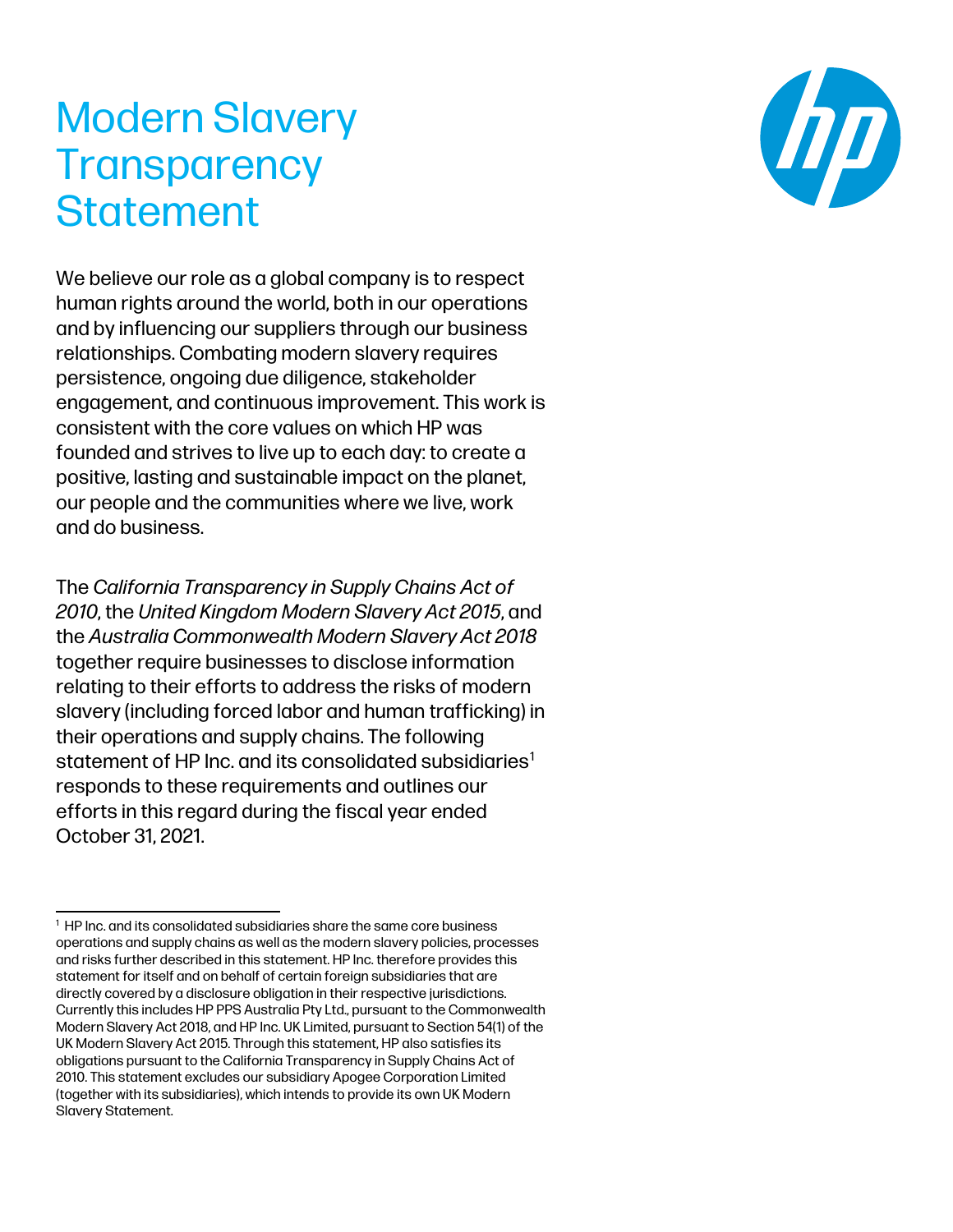## Our Business

HP is one of the world's leading IT companies. The company has operations in 58 countries and territories, with approximately 51,000 employees. Our Printing business provides consumer and commercial printer hardware, supplies, solutions and services, as well as scanning devices. Our Personal Systems business provides commercial and consumer desktop and notebook personal computers ("PCs"), workstations, thin clients, commercial mobility devices, retail point-of-sale systems, display solutions and peripherals, software, support and services.

HP Inc. is a corporation incorporated in the state of Delaware with principal executive offices in Palo Alto, California. HP Inc. and its subsidiaries operate worldwide and are collectively known as HP. A complete list of HP Inc.'s subsidiaries worldwide as of the end of its most recently completed fiscal year can be found as Exhibit 21 to HP Inc.'s Form 10-K, filed with the US Securities and Exchange Commission on December 9, 2021.

# Our Operations and Supply Chain

From PCs to printers, HP's unique products require a vast network of suppliers and partners spanning six continents, over 41 countries and territories, and with over half of our manufacturing suppliers based in Asia Pacific. We have approximately 800 manufacturing suppliers and several thousand nonmanufacturing suppliers that provide goods and services in support of our operations, and we disclose the names of our key manufacturing suppliers.

We utilize a significant number of outsourced manufacturers ("OMs") around the world to manufacture HP-designed and -branded products. This helps us maintain flexibility in our supply chain and manufacturing processes. In some circumstances, products designed and produced by third-party suppliers are sold under the HP brand. We also manufacture, or our OMs manufacture on our behalf, finished products from components and subassemblies that we acquire from a wide range of suppliers. We have direct business relationships with suppliers that represent up to four tiers of manufacturing, including materials, components, sub-assemblies, branded components, and final assembly suppliers.

HP's operations include some manufacturing as well as design and product development, supply chain management, marketing, sales, customer support and administrative operations. Our operations are supported by nonmanufacturing suppliers that provide services and facility management.

### **Addressing COVID-19**

The COVID-19 pandemic forced HP to rapidly reassess how we manage our operations and supply chain in order to address the severe risks of the disease to workers and communities. As many of our facilities across the world particularly manufacturing sites—were deemed essential, it was critical for us to find ways to continue working while protecting worker health & safety. HP's response in a time of global crisis mirrors our commitment to respecting human rights: first we identified the risks to our employees and contingent workers (and our partners), then we acted decisively to manage and mitigate them. To help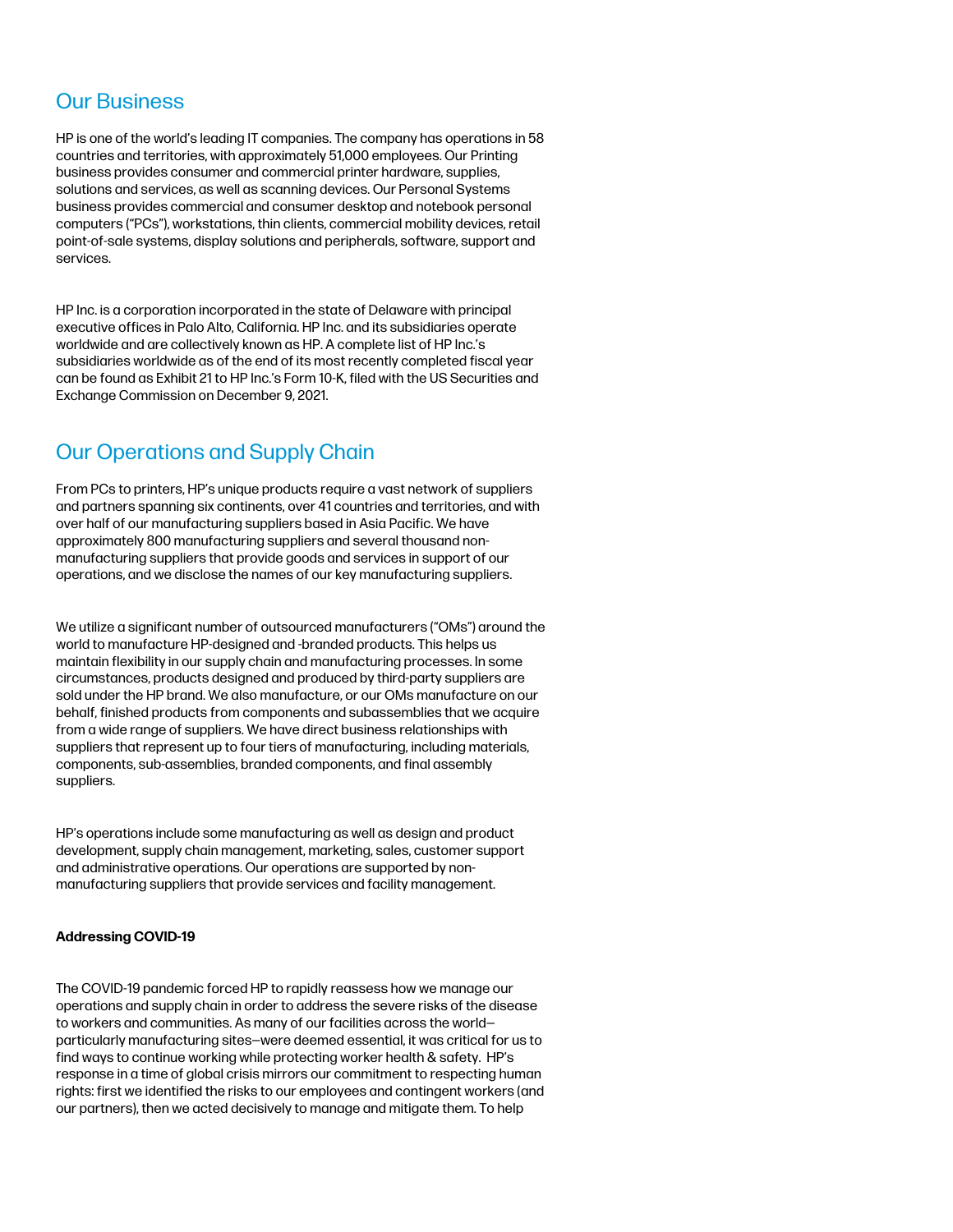keep our employees safe, we quickly pivoted the vast majority of our employees to work from home. For those in manufacturing and other critical functions that could not transition to a remote model, we quickly implemented safety and hygiene training and protocols, such as physical distancing, safety gear mandates, site visitor restrictions, alternate staffing shifts, and enhanced cleaning and sanitization practices, to protect the employees in our labs or manufacturing and production facilities. We have also implemented contact tracing initiatives.

The impact of the pandemic on travel and site access reduced the number of audits and assessments we were able to complete during the year. However, we remained in communication with our suppliers, and we found ways to safely conduct assurance activities with the use of in-person and remote audits and assessments. Our HP Supplier Code of Conduct has strict health and safety expectations, and we published best practic[e guidelines for suppliers](https://press.hp.com/content/dam/sites/garage-press/press/press-kits/2020/hp-response-to-covid-19/Top%20Guidelines%20for%20Suppliers%27%20Protection%20of%20Workers%20during%20Covid-19.pdf) to support the protection of their workers, to support work environment morale, and to assist workers to remain comfortable during these challenging times. HP continued to support suppliers with a global virtual training on mitigating the risks of forced labor and the impacts of COVID-19, discussing how travel restrictions and health fears could increase worker vulnerability. These engagements reached more than 1100 supplier managers and supervisors.

# Our Policies

### **HP Governance**

The Nominating, Governance and Social Responsibility Committee of the HP Board of Directors oversees human rights, including reviewing the results of our ongoing human rights assessments and approving HP's annual company-wide modern slavery statement.

HP's Chief Impact Officer and Chief Sustainability Officer oversee the implementation of our company-wide human rights commitments (found within our Human Rights Policy) and the design of processes to prevent, mitigate, and remediate related impacts, including any relating to modern slavery.

HP recognizes there are many business functions across the company that play a role in addressing modern slavery risks. The Human Rights Office engaged with the following business functions to prepare this statement: Human Resources, Supply Chain Operations, Logistics, Recycling Operations, Global Indirect Procurement and Global Legal Affairs. This consultation process has enabled a comprehensive and integrated, group-wide statement and was led by the Chief Impact Officer. The Human Rights Office, as the owner of the preparation of this statement, then works with our local senior management teams, in consultation with the boards of our subsidiary entities, as appropriate, to develop, adopt and approve statements that are responsive to local requirements.

We also convene a Human Rights Council bi-annually to review our ongoing human rights assessments and to develop plans for continuous improvement.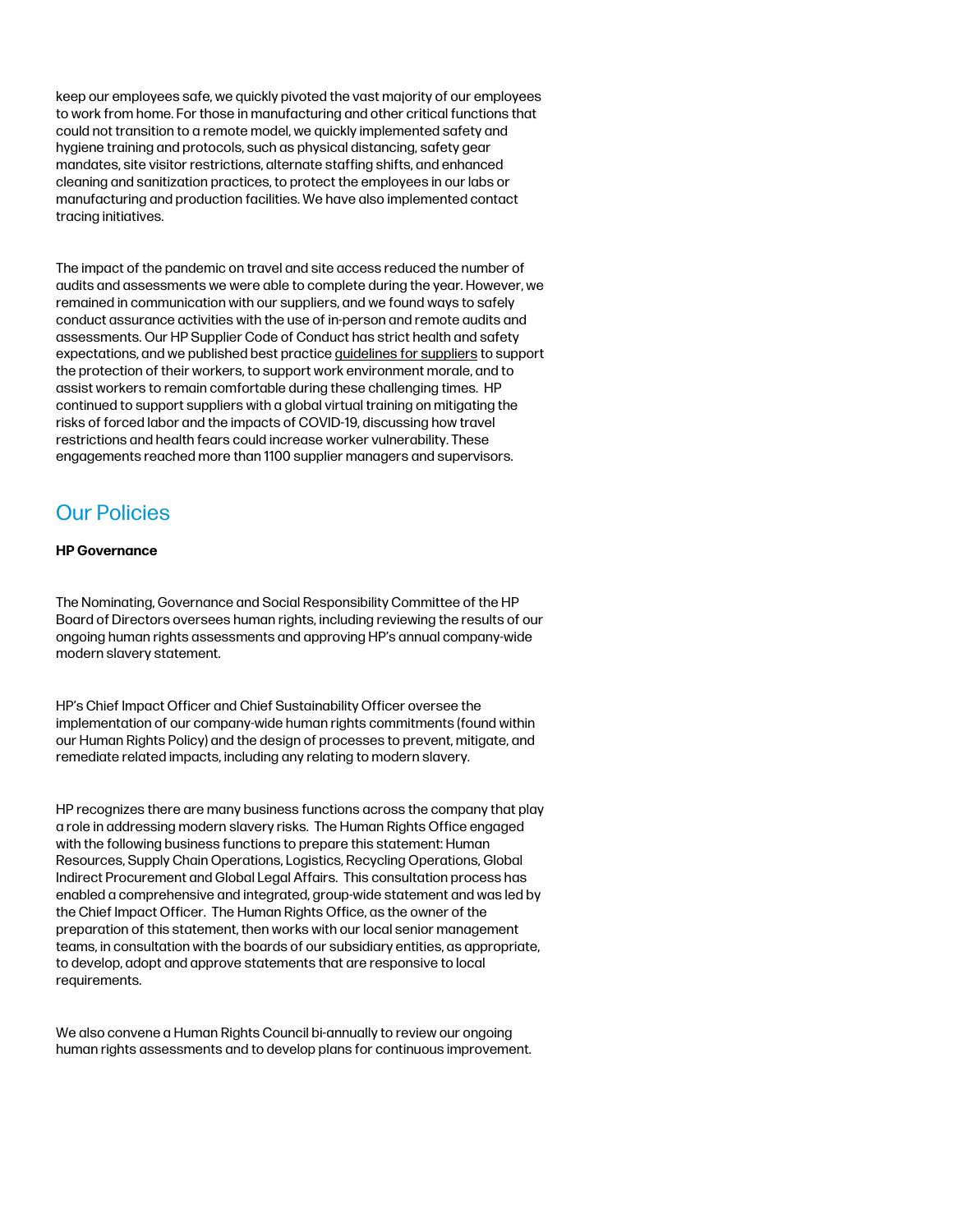#### **Integrity at HP**

Respect for fundamental human rights is embedded in the Integrity at HP program, through which we apply strong ethics and anti-corruption principles within our operations, across our value chain, and in the communities where we do business. HP's Chief Ethics and Compliance Officer oversees the Integrity at HP program. We require ethical conduct by our employees and use our scale and influence to drive progress. We are committed to complying with all applicable laws and regulations everywhere we operate. This program helps integrate respect throughout our operations.

#### **Human Rights Policy**

Ou[r Human Rights Policy](http://www8.hp.com/h20195/v2/GetPDF.aspx/c05075378.pdf) defines our commitments and actions that guide the integration of respect for human rights into our operations, products, and supply chain. It includes our prohibition on forced labor within HP and includes requirements of our suppliers to adhere to the HP Supplier Code of Conduct and other implementing policies and standards.

#### **Contingent Worker Code of Conduct**

HP'[s Contingent Worker Code of Conduct](https://h20168.www2.hp.com/supplierextranet/cw_codeofconduct.do) applies to all non-employees performing services for HP on an HP site or who are the face or representative of HP to HP customers ("contingent workers"), and to suppliers of these workers. We expect suppliers and the workers they provide to share our commitment to conducting business with integrity. The contingent worker code is also applicable to HP personnel managing contracts with migrant workers. This code prohibits charging applicant or recruiting fees, and requires compliance with applicable employment standards, non-interference with identity documents or passports, and employees' ability to resign at any time (all local country legislation and Workers Council Agreements apply). Suppliers of contingent work and contingent workers themselves are also prohibited from engaging in trafficking in persons. Finally, the code requires that suppliers and contingent workers adhere to all relevant HP policies.

#### **Supplier Code of Conduct**

HP's requirements for all suppliers are contained in the HP [Supplier Code of](https://h20195.www2.hp.com/V2/getpdf.aspx/c04797684)  [Conduct,](https://h20195.www2.hp.com/V2/getpdf.aspx/c04797684) which incorporates international labor and human rights principles (and aligns with the Responsible Business Alliance ("RBA") code of conduct). HP has purchasing agreements or purchase order terms and conditions in place with our direct suppliers requiring them to comply with international standards and applicable laws and regulations regarding forced labor and human trafficking as specified in the HP Supplier Code of Conduct. HP's direct suppliers agree that their operations comply with these laws and regulations through their consent to the relevant terms and conditions in their agreements with HP.

The HP Supplier Code of Conduct expressly requires that suppliers ensure workers associated with HP services and production have: (i) the right to freely chosen employment; (ii) the right, in accordance with local laws, to join labor unions on a voluntary basis, to bargain collectively and to engage in peaceful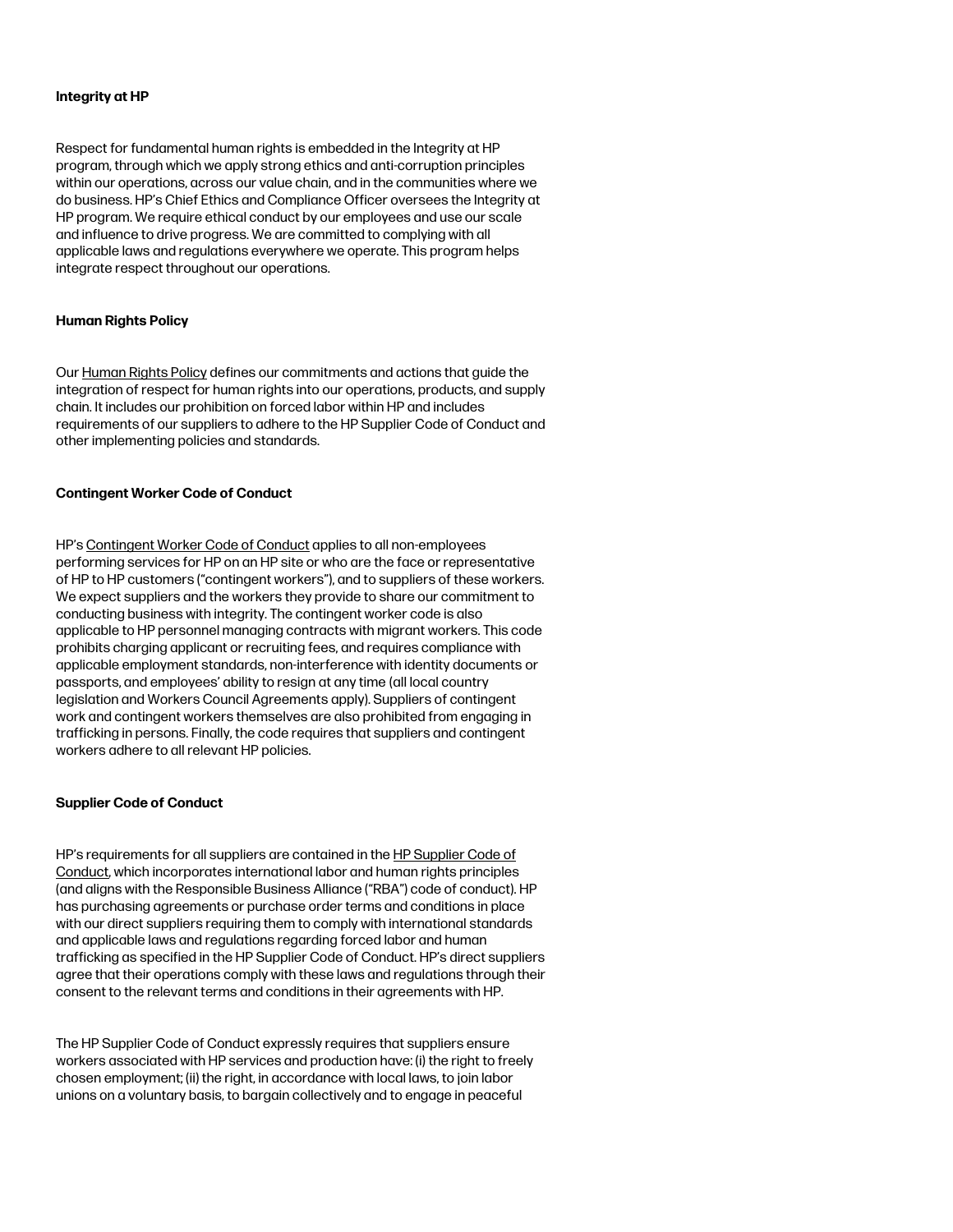assembly; and (iii) the right to a workplace free of harassment and unlawful discrimination.

HP requires our manufacturing and non-manufacturing suppliers to require their next tier suppliers to acknowledge and implement the HP Supplier Code of Conduct and hand it down to their sub-tier suppliers. We also require suppliers to monitor the performance of their next tier suppliers against the requirements of the code.

### **Foreign Migrant Worker Standard**

Foreign migrant workers are especially at risk for exploitative labor practices and forced labor. HP was the first technology company to set requirements for suppliers on how they recruit, hire, and manage such workers. Our Supply Chain Foreign Migrant [Worker Standard](http://h20195.www2.hp.com/v2/getpdf.aspx/c04484646.pdf) requires direct employment of foreign migrant workers by our suppliers, as well as prohibiting retention of worker passports and personal documentation and requiring the elimination of workerpaid recruitment fees.

### Risks of Modern Slavery

HP monitors the risks of modern slavery through our human rights assessments and due diligence program. Our human rights due diligence program considers our business activities and potential risks to rights-holders consistent with the UN Guiding Principles for Business and Human Rights. We consider risks in our operations (HP offices, HP manufacturing and distribution operations, and suppliers that support these operations) where we could cause or contribute to negative human rights impacts. We also consider risks associated with our manufacturing and non-manufacturing suppliers (operating in their own facilities) where we may be directly linked through a business relationship.

HP conducts human rights risk assessments to identify potential human rights risks that could be associated with the HP business models and operations. Historically, the potential for forced labor, debt bondage, and child labor were confirmed as salient human rights risks.

The following paragraphs characterize the different business contexts in which industry information and our past experience indicate that there could be a risk of modern slavery.

- In our operations, the risks of modern slavery are predominantly associated with the non-manufacturing suppliers supporting our offices (janitorial, facilities, security, etc.) or our HP-managed manufacturing operations. In the past, we have seen risks associated with foreign migrant hourly workers employed by our nonmanufacturing suppliers. HP does not employ any foreign migrant hourly workers.
- In our supply chain, the risks of modern slavery are predominantly associated with manufacturing suppliers operating in countries where there is a high volume of foreign migrant labor and a lack of legal protections and/or enforcement of protections for migrant labor.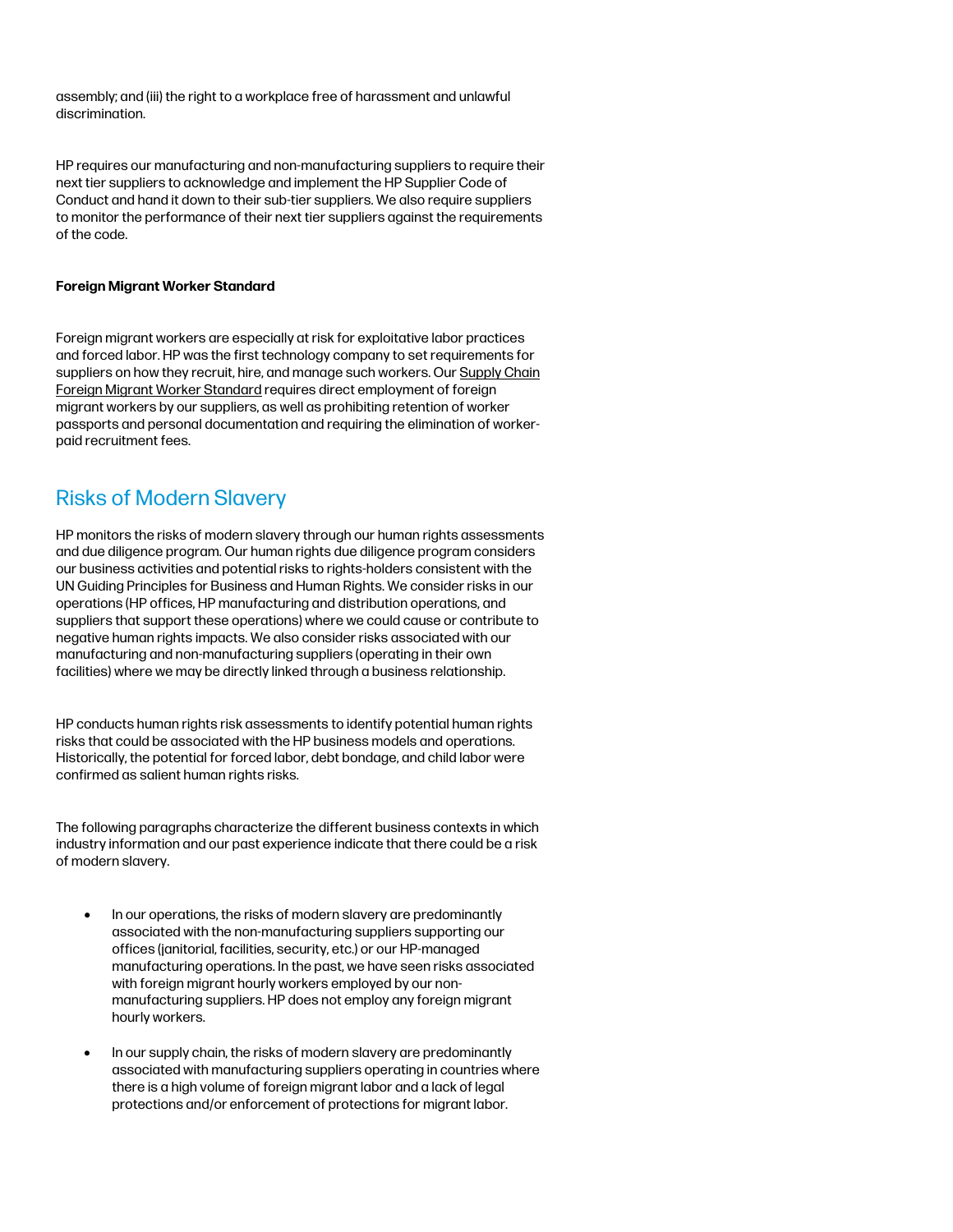Specific risks of modern slavery associated with migrant workers at supplier sites include payment of recruitment fees, retention of worker passports, lack of an employment contract in a language the worker understands, and failure to provide return transportation to the country of origin.

• Risks of modern slavery can also occur deeper in our materials supply chain with entities that are more than four supplier actors removed from HP. In these instances, we align our practices with the relevant portions of international guidance, such as the Organisation for Economic Co-operation and Development's guidance on responsible minerals, and work with other companies to build leverage with intermediate actors deep in the supply chain. Through this work, we are able to influence business relationships with entities operating in challenging contexts to mitigate the risks of modern slavery, such as those associated with mineral extraction.

## Risk Detection

### **Operations**

HP maintains a strong culture of open communication. We encourage anyone with a concern to speak up without fear of retaliation. Multiple communication channels make it convenient for employees and other stakeholders, such as business partners and suppliers, to ask questions or report a concern to HP. At HP, we do not tolerate retaliation against anyone who raises a concern or question honestly and in good faith.

Investigations in response to grievances lodged are conducted in a comprehensive, objective manner, and are free from influence by management or the business. All investigations follow a process designed to ensure consistency and fairness. The investigation cycle involves interviews, formal reporting and recommendations under the oversight of Human Resources, Global Legal Affairs, and relevant senior management.

We include 100% of HP-managed manufacturing in our due diligence scope, as well as non-manufacturing suppliers that support these operations.

### **Supply Chain**

HP considers its supply chain to include (i) suppliers who operate in their own facilities that contribute to manufacturing our products, and (ii) suppliers that provide outsourced services and products that support our operations (including logistics providers and recycling providers). HP's supply chain responsibility program focuses on protecting and empowering workers, which we believe creates benefits for us and our customers. With our supply chain policies and standards as a baseline, detecting and addressing the risks of modern slavery are part of a broader approach to identify and mitigate social and environmental concerns. HP works to identify and characterize sources of risk and their context, whether at a global or regional level or at the level of individual manufacturing and non-manufacturing suppliers.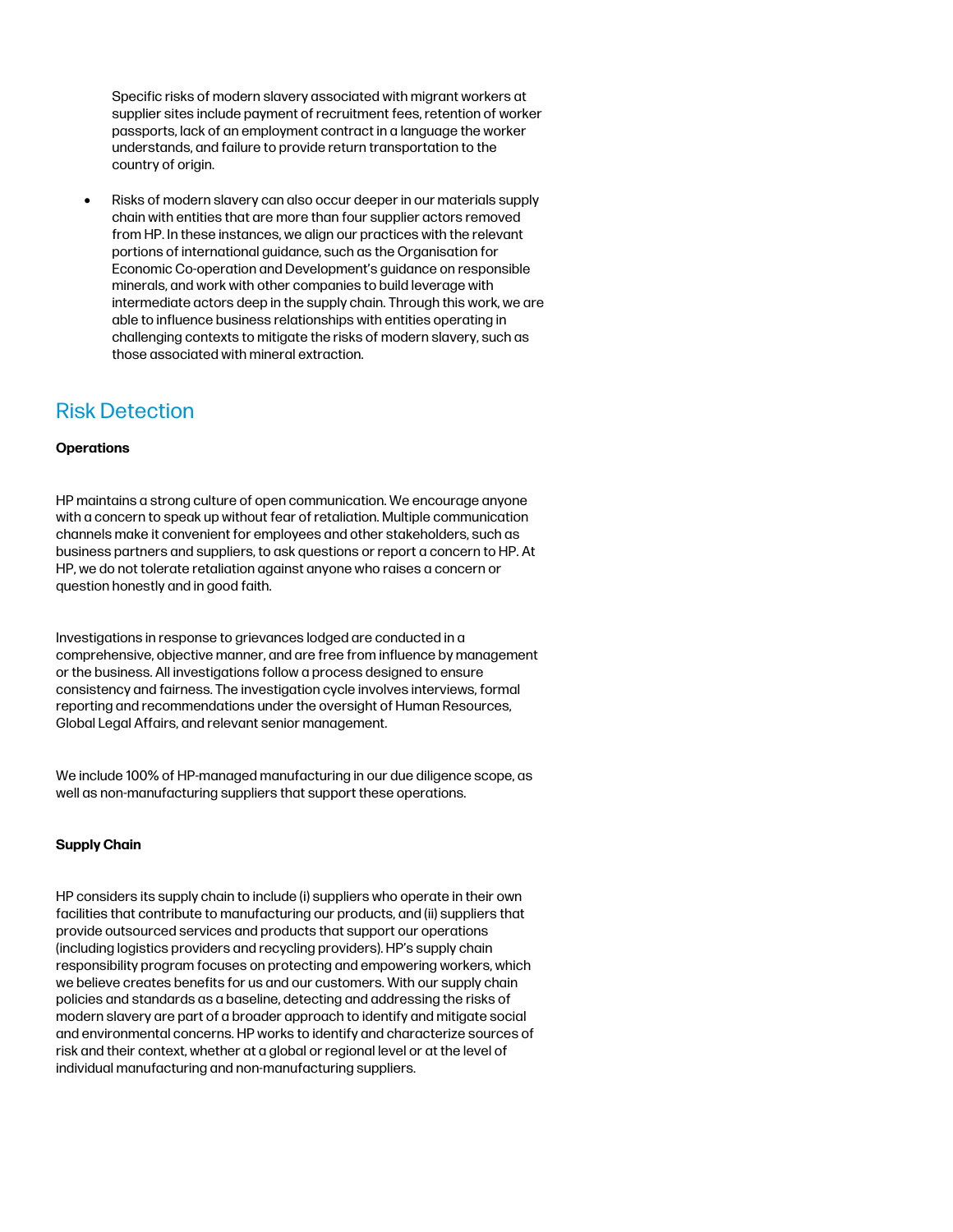A supplier self-assessment questionnaire is used to prioritize audits. If an audit is scheduled, it will evaluate the supplier's conformance to the HP Supplier Code of Conduct and/or specialized HP labor standards. Audits of certain high-risk manufacturing suppliers are conducted by independent third-party auditors through th[e RBA Validated Assessment Program](http://www.responsiblebusiness.org/standards/vap/) or by certified HP auditors. For suppliers with identified non-conformances related to foreign migrant workers, we engage in quarterly monitoring to encourage continuous improvement.

While all suppliers are expected to meet – and may be required to demonstrate that they meet – the standards set forth in the HP Supplier Code of Conduct, we place special emphasis on the treatment of foreign migrant workers in our supply chain. To evaluate risks related to modern slavery and conformity to our Foreign Migrant Worker Standard, we analyze indicators such as the employment of vulnerable worker groups and the use of third-party agents in the recruitment or management of workers. Our manufacturing and nonmanufacturing supplier risk assessment for foreign migrant workers considers supplier location, manufacturing process or services provided, supplier reputational and business information, and external stakeholder information. Typically, if the supplier is considered a high-risk supplier with whom we have a certain level of spend, we require the completion of a foreign migrant worker self-assessment questionnaire. For non-manufacturing suppliers, high-risk suppliers must complete a social and environmental responsibility risk assessment that addresses a subset of the HP Supplier Code of Conduct and always includes labor and ethics elements. For selected manufacturing and nonmanufacturing suppliers with high risk, we conduct onsite assessments in conformance with our Foreign Migrant Worker Standard.

A finding of non-conformance with the HP Supplier Code of Conduct or any other HP policy or standard related to modern slavery does not necessarily indicate that an instance of forced labor has occurred but may signal a lack of operations or procedures to prevent such an occurrence. Following a finding of non-conformance, suppliers are required to produce and implement corrective action plans to resolve the issue. In addition, we regularly assess our audit findings to make improvements to our approach to detecting and addressing the risks of modern slavery in our supply chain.

Auditors are required to escalate any findings of indicators of modern slavery. Suppliers must immediately cease all practices contributing to a modern slavery audit finding and report their corrective action within 30 days following the audit. The finding will then be re-examined during a site visit by a third party or certified HP auditor to confirm resolution.

A multi-step process addresses remedy for workers that paid fees prohibited by HP policy, including the HP Supplier Code of Conduct[, Contingent Worker Code](https://h20168.www2.hp.com/supplierextranet/cw_codeofconduct.do)  [of Conduct](https://h20168.www2.hp.com/supplierextranet/cw_codeofconduct.do) and [Supply Chain Foreign Migrant Worker Standard.](http://h20195.www2.hp.com/v2/getpdf.aspx/c04484646.pdf) After the supplier is notified of the finding in the audit report, we work with the supplier to agree on a corrective action plan. Our program relies on our business relationship to drive suppliers to complete their corrective action plan. In parallel, our local auditing teams help provide the support and feedback suppliers need to achieve resolution and to reimburse the workers. We also work to build suppliers' capabilities through partnerships with external organizations. Suppliers are then able to conduct their own due diligence within their operations. This due diligence involves conducting worker interviews, reviewing documents, and researching migration costs as estimated by external organizations. Once they have confirmed payment to workers (usually via signed receipts or pay slips), HP schedules an onsite validation visit which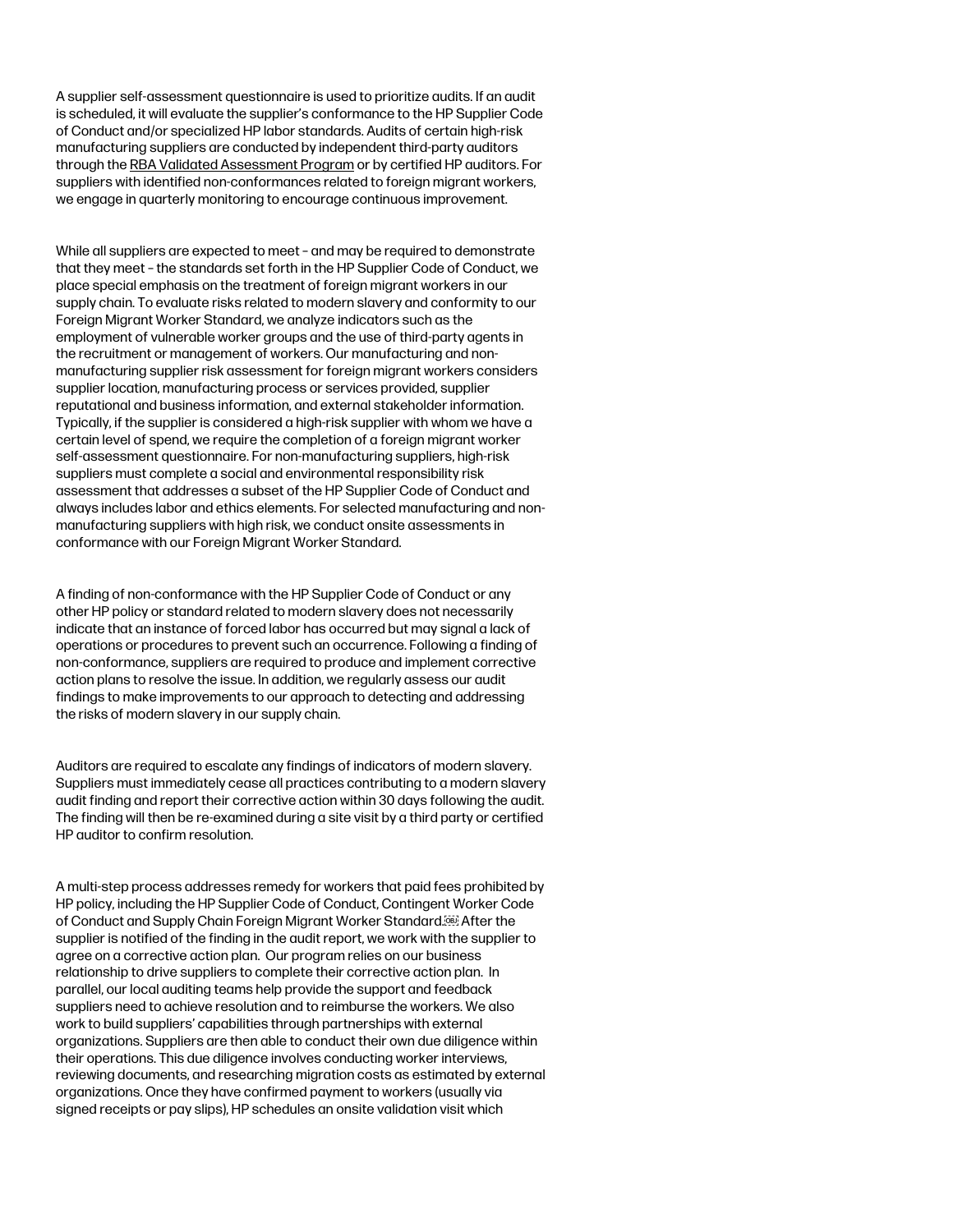consists of document review and confidential worker interviews conducted by certified auditors. Finally, we take the additional step of internally monitoring these suppliers from non-conformance identification to corrective action and beyond through our quarterly key performance indicator program to ensure timely resolution and continuous improvement. We share this report with HP executives that manage the business relationship.

Any salient risks we have identified are communicated to the highest levels within our organization's global structure. A summary of any findings and corrective actions relating to modern slavery risks is reported to the Chief Impact Officer, Chief Sustainability Officer, and the HP Board of Directors' Nominating, Governance and Social Responsibility Committee and communicated to the boards of our subsidiary entities, as appropriate.

### Effectiveness in Addressing the Risks of Modern **Slavery**

The impact of the pandemic on travel and site access continued to reduce the number of audits and assessments we were able to complete during the year. However, we remained in communication with our suppliers and we found ways to safely conduct assurance activities with the use of local in-person and remote audits and assessments.

### **Operations**

With respect to HP's own operations, out of a total of 508 formal contacts received through our grievance mechanisms during fiscal year 2021, none were associated with modern slavery risks.

During fiscal year 2021, we conducted 37 audits and assessments covering labor rights, including some of our HP-owned manufacturing operations, which included associated non-manufacturing suppliers that support these operations. All audits and assessments were conducted with certified auditors and 63% were conducted by third party auditors. There were no priority findings associated with modern slavery. We believe these results can be attributed to the scale and coverage of our training program to address the risk of modern slavery in HP operations.

#### **Supply Chain**

We focus primarily on engagement with suppliers with whom we have a direct contractual relationship. We have multi-year agreements in place with many of our manufacturing and non-manufacturing suppliers. This allows us the opportunity to build supplier awareness and capability to meet our social responsibility expectations, including the implementation of and adherence to policies and processes to address the risks of modern slavery. These agreements require in turn that our manufacturing and non-manufacturing suppliers mirror our expectations with their suppliers.

We conducted 82 manufacturing supplier audits and assessments covering labor rights during fiscal year 2021, approximately 70% of which were audits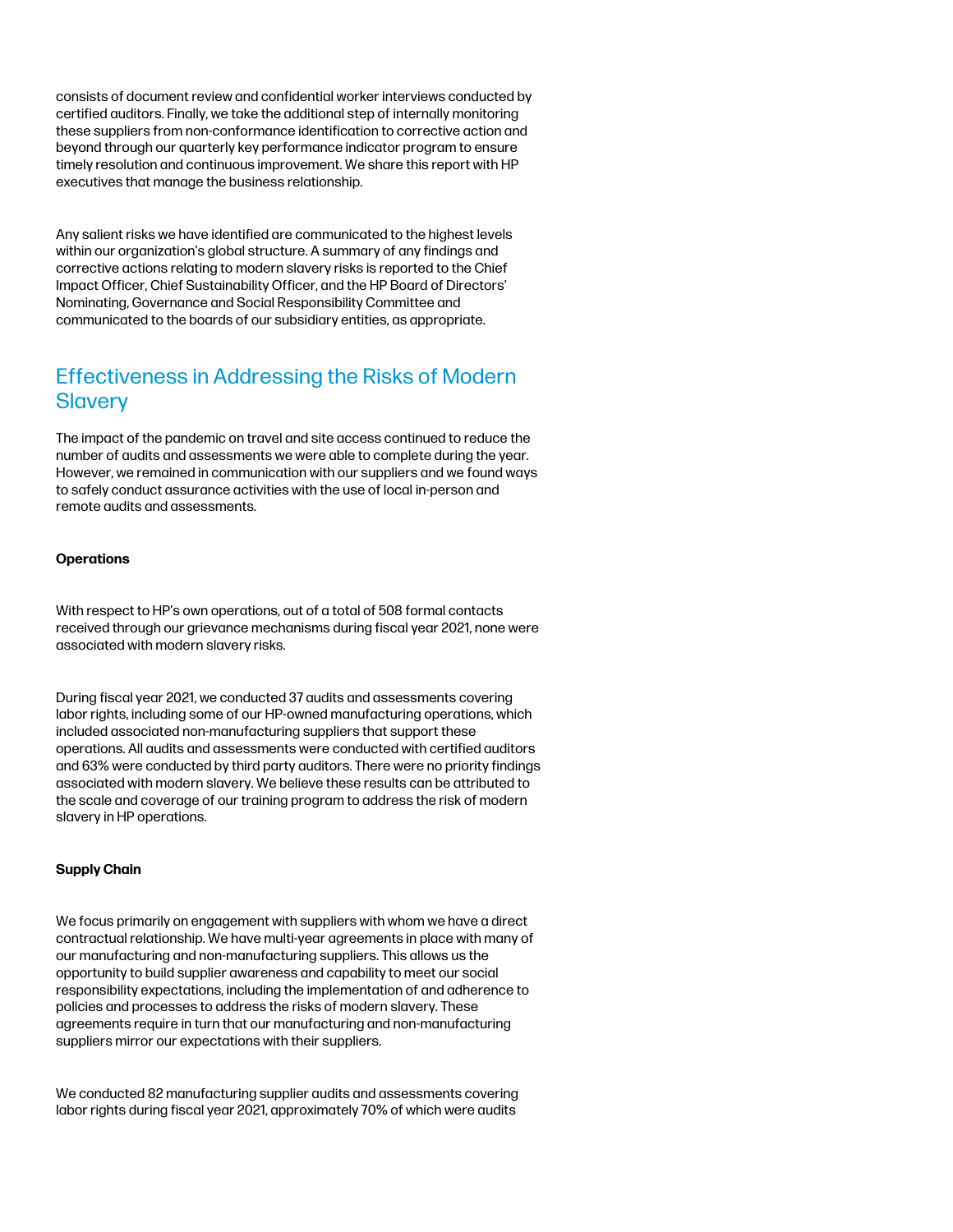conducted by independent third-party auditors. For non-manufacturing suppliers that provide goods and services for HP at their own facilities, we conducted 28 audits, all of which were conducted by independent third-party auditors.

Three suppliers were found to have indicators of modern slavery. Two suppliers had charged recruitment fees, with one also withholding passports. A third supplier was found to have forced overtime and falsified related overtime records. We are requiring the issues to be immediately addressed and will work with the suppliers to provide remedy to the workers and implement corrective actions to adjust their management systems. Our annual Sustainable Impact Report for FY2021 (to be published in mid-2022) will summarize the manufacturing and non-manufacturing supplier audits for fiscal year 2021.

As a part of addressing priority findings, HP has confirmed remedy to more than 250 workers in our operations and supply chain including approximately \$0.4 million USD in repayments in FY21 addressing findings associated with modern slavery.

The HP Social and Environmental Responsibility Manufacturing Supplier Scorecard is used to measure and incentivize supplier performance on a range of factors including audit results and other performance metrics. Suppliers who have exceptional performance in these areas realize a benefit in their commercial relationship with HP. This process has enabled continuous supplier improvement. In fiscal year 2021, the scorecard was used to evaluate manufacturing suppliers representing approximately 76% of HP's manufacturing spend.

# Other Initiatives

### **External Collaboration**

Consistent with the United Nations Guiding Principles on Business and Human Rights, we work to build influence in our business relationships with suppliers by partnering with other peer companies and key stakeholders. We work through the RBA to create and share leading practices and programs to advance improvements to the RBA Code of Conduct and capabilities of its member suppliers.

HP serves on the steering committee of the RBA Responsible Labor Initiative, a multi-industry, multi-stakeholder initiative focused on ensuring that the rights of workers are consistently respected and promoted.

We seize opportunities to cooperate across the broader business community, for instance becoming one of the founding members of the Leadership Group for Responsible Recruitment, which is focusing on eradicating worker-paid fees.